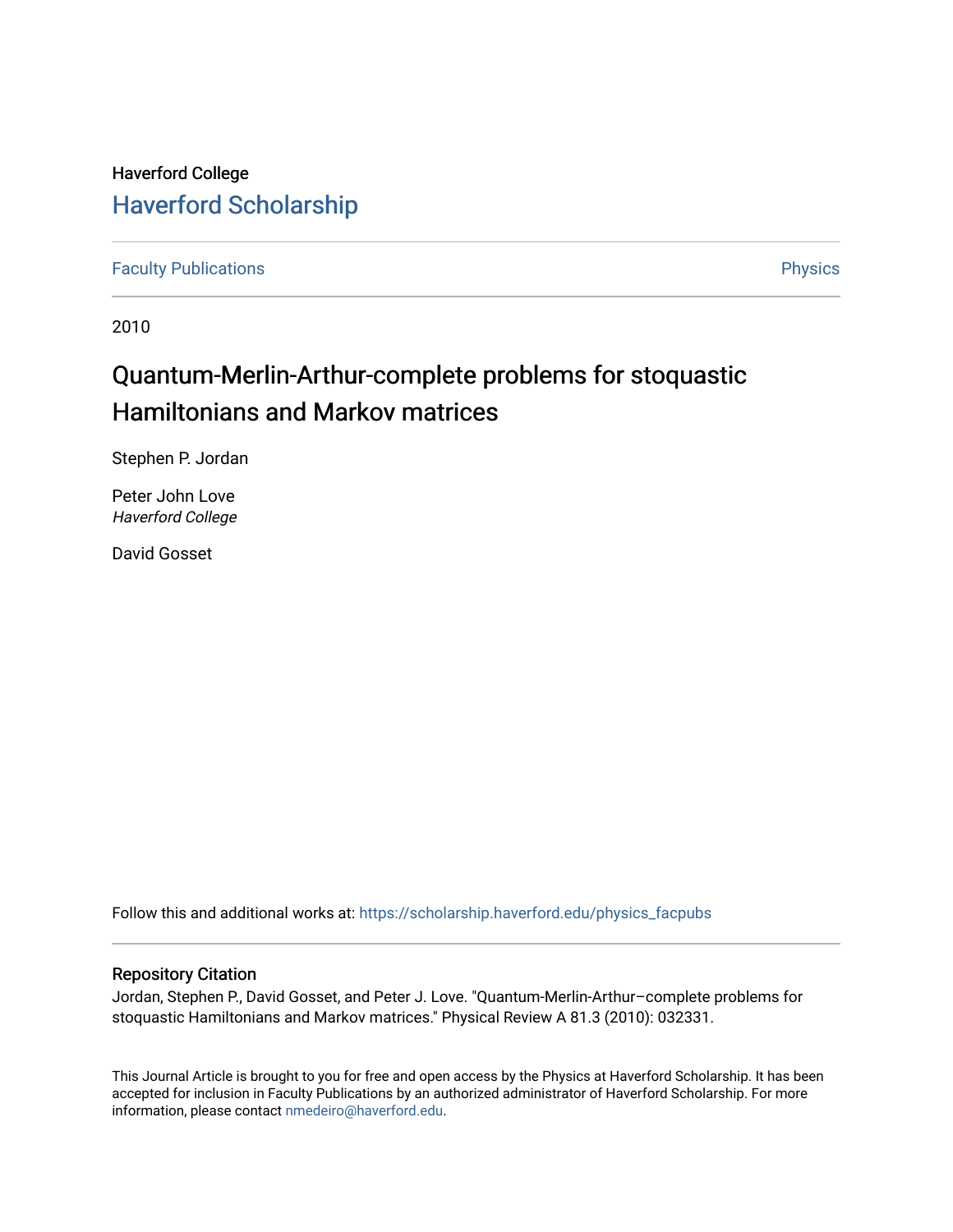### <span id="page-1-0"></span>**Quantum-Merlin-Arthur–complete problems for stoquastic Hamiltonians and Markov matrices**

Stephen P. Jordan

*Institute for Quantum Information, California Institute of Technology, Pasadena, California 91125, USA*

David Gosset

*Center for Theoretical Physics, Massachusetts Institute of Technology, 77 Massachusetts Avenue, 6-304, Cambridge, Massachusetts 02139, USA*

Peter J. Love

*Department of Physics, Haverford College, 370 Lancaster Avenue, Haverford, Pennsylvania 19041, USA, and Institute for Quantum Information, California Institute of Technology, Pasadena, California 91125, USA* (Received 1 June 2009; revised manuscript received 6 January 2010; published 29 March 2010)

We show that finding the lowest eigenvalue of a 3-local symmetric stochastic matrix is Quantum-Merlin-Arthur-complete (QMA-complete). We also show that finding the highest energy of a stoquastic Hamiltonian is QMA-complete and that adiabatic quantum computation using certain excited states of a stoquastic Hamiltonian is universal. We also show that adiabatic evolution in the ground state of a stochastic frustration-free Hamiltonian is universal. Our results give a QMA-complete problem arising in the classical setting of Markov chains and adiabatically universal Hamiltonians that arise in many physical systems.

DOI: [10.1103/PhysRevA.81.032331](http://dx.doi.org/10.1103/PhysRevA.81.032331) PACS number(s): 03*.*67*.*Ac, 75*.*10*.*Jm, 89*.*70*.*Eg

#### **I. INTRODUCTION**

Quantum complexity theory is the study of the capabilities and limitations of computational devices operating according to the principles of quantum mechanics [\[1\]](#page-9-0). Because many of the classical constructs of computer science (e.g., circuits and clauses) are replaced by matrices, quantum complexity theory is sometimes referred to as *matrix-valued* complexity theory [\[2,3\]](#page-9-0). In addition to its intrinsic interest, this subject has many connections to issues of practical relevance to physical science, such as the difficulty with computing properties of quantum systems using either quantum or classical devices [\[4–6\]](#page-9-0).

Perhaps the most basic classical complexity classes are P, the class of problems solved by a deterministic Turing machine in polynomial time, and NP (nondeterministic polynomial), the class of problems whose verification lies in P. It is widely believed, but not proven, that NP is strictly larger than P [\[7\]](#page-9-0).

Because quantum mechanics only predicts probabilities of events, the classical deterministic classes are not the most natural place to start if one seeks their quantum generalizations. The probabilistic generalization of P is bounded-error probabilistic polynomial time (BPP), those problems solvable by a probabilistic Turing machine in polynomial time with bounded error [\[8\]](#page-9-0). The quantum generalization of this class is bounded-error quantum polynomial time (BQP), the class of problems solvable in polynomial time with bounded error on a quantum computer [\[1\]](#page-9-0).

The classical probabilistic generalization of NP is the class MA [\[9\]](#page-9-0). This generalizes NP to problems whose verification is in BPP. MA stands for Merlin-Arthur. Merlin, who is computationally unbounded but untrustworthy, provides a proof that Arthur can verify using his BPP machine. The class MA possesses a quantum generalization to quantum-Merlin-Arthur (QMA) [\[10–12\]](#page-9-0). QMA may be intuitively understood as the class of decision problems that can be efficiently verified by a quantum computer.

Given a classical description of a decision problem *x* of length *n*, the prover, Merlin, provides a witness state  $|\psi\rangle$  to the verifier, Arthur. Arthur then peforms a  $poly(n)$ -time quantum computation on the witness  $|\psi\rangle$  and either accepts or rejects. A problem is contained in QMA if, for all YES instances, there exists a witness causing Arthur to accept with probability greater than 2*/*3 and, for NO instances, there does not exist any witness that causes Arthur to accept with probability greater than  $1/3$ . A problem *X* is said to be QMA-complete if it is contained in QMA and every problem in QMA can be converted to an instance of *X* in classical polynomial time.

Let us consider the following question: What is the groundstate energy of a quantum system? This question lies at the core of many areas of physical science, including electronicstructure theory and condensed-matter physics. In quantum complexity theory, this has been formalized (originally by Kitaev [\[11\]](#page-9-0); see also, for example, [\[13\]](#page-10-0)) as the *k*-local Hamiltonian problem. For some systems, complexity-theoretic arguments suggest that efficient computation of the ground-state energy is likely to remain beyond reach [\[11,](#page-9-0)[14\]](#page-10-0).

A Hamiltonian *H*, acting on *n* qubits, is said to be *k*-local if it is of the form

$$
H=\sum_s H_s,
$$

where each  $H_s$  acts on at most  $k$  qubits. Thus, for example, 1-local Hamiltonians consist only of external fields acting on individual qubits, and 2-local Hamiltonians consist of 1-local terms and pairwise couplings between qubits. Physically realistic Hamiltonians are usually *k*-local with small *k*, often 2 or 1, and each local term has bounded norm. Note that this notion of locality has nothing to do with spatial locality; a 2-local Hamiltonian may have long-range couplings, but they must be pairwise.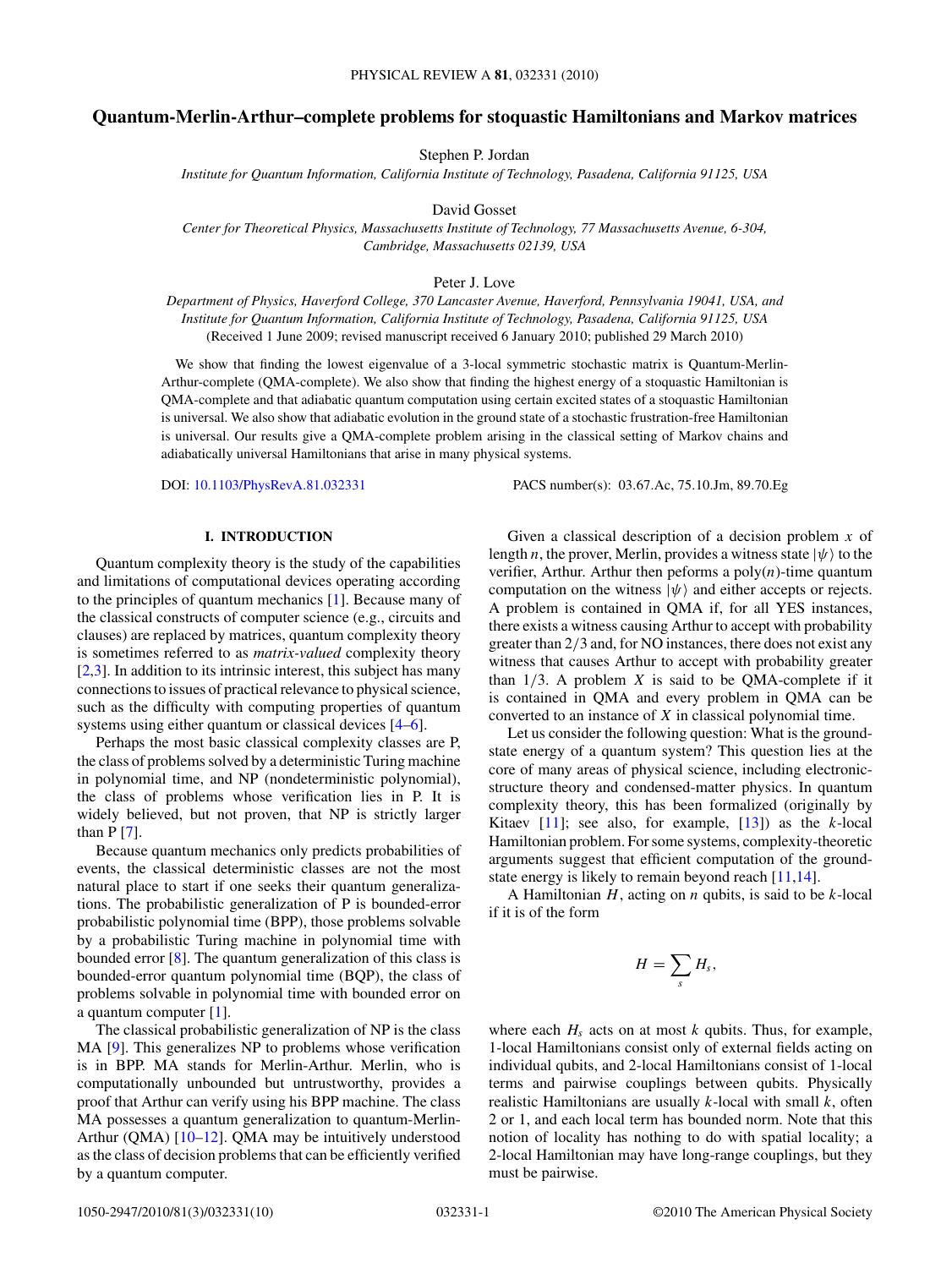#### *Problem: k-local Hamiltonian*

*Input*. We are given a classical description of a *k*-local Hamiltonian *H* on *n* qubits  $H = \sum_{j=1}^{r} H_j$  with  $r = \text{poly}(n)$ . Each *Hj* acts on at most *k* qubits and has *O*(1) operator norm. In addition, we are given two constants *a* and *b* such that  $0 \le a \le b$ , and  $b - a = \epsilon > 1$ /poly(*n*).

*Output.* If *H* has an eigenvalue  $\leq a$ , answer YES. If all eigenvalues of *H* are *>b*, answer NO.

*Promise.* The Hamiltonian is such that it will produce either YES or NO.

Perhaps a more obvious formulation of this problem is to ask for an approximate ground-state energy to within  $\pm \epsilon$  of the correct answer. However, if one can decide the answer to *k*-local Hamiltonian in polynomial time, then one can solve the approximation version in polynomial time with a binary search. Thus, the approximation problem is of equivalent difficulty to the "decision" version to within a polynomial factor.

The problem *k*-local Hamiltonian is QMA-complete for  $k \geqslant 2$  [\[13\]](#page-10-0). The *k*-local Hamiltonian problem is specified by the matrix elements of the local terms of *H*. YES instances possess the ground state as a witness. The verification circuit is the phase estimation algorithm—a suitably formalized version of the notion of energy measurement [\[11\]](#page-9-0). If the lowest eigenvalue of *H* is less than *a* (a YES instance), then Arthur will accept the ground state as a witness. However, if the lowest eigenvalue of *H* is greater than *b* (a NO instance), then Merlin cannot supply any eigenstate or superposition of eigenstates that will result in a measurement of energy less than *b*.

It is considered unlikely that  $QMA \subseteq BQP$ , and therefore it is probably impossible to construct a general quantum (or classical) algorithm that finds ground-state energies in polynomial time. However, many Hamiltonians studied in practice have additional restrictions beyond *k*-locality. In particular, many physical systems are *stoquastic*, meaning that all of their off-diagonal matrix elements are nonpositive in the standard basis. This includes the ferromagnetic Heisenberg model, the quantum transverse Ising model, and most Hamiltonians achievable with Josephson-junction flux qubits [\[4\]](#page-9-0). In [\[4\]](#page-9-0) it was shown that for any fixed *k*, stoquastic *k*-local Hamiltonian is contained in the complexity class AM. Thus, unless QMA  $\subseteq$ AM (which is believed to be unlikely), stoquastic *k*-local Hamiltonian is not QMA-complete.<sup>1</sup> It was also shown in [\[4\]](#page-9-0) that, for any fixed *k*, adiabatic quantum computation in the ground state of a *k*-local stoquastic Hamiltonian can be simulated in BPP<sub>path</sub>. Thus, unless  $BQP \subseteq BPP_{path}$  (which is also believed to be unlikely), such quantum computation is not universal. The work of [\[2\]](#page-9-0) also defines a random stoquastic local Hamiltonian problem which is complete for the class MA.

These results were tightened further for stoquastic frustration-free (SFF) Hamiltonians in [\[3\]](#page-9-0). A local Hamiltonian is frustration free if it can be written as a sum of terms

$$
H=\sum_{s}^{m}H_{s},\qquad \qquad (1)
$$

such that

(i) each local operator  $H_s$  is positive semidefinite;

(ii) the ground state  $|\psi\rangle$  of H satisfies  $H_s|\psi\rangle = 0$  for each  $s \in \{1, \ldots, m\}.$ 

The work of [\[3\]](#page-9-0) showed that an adiabatic evolution along a path composed entirely of SFF Hamiltonians may be simulated by a sequence of classical random walks—that is, the adiabatic evolution may be simulated in the complexity class BPP.

These results were extended to the quantum *k*-satisfiability (*k*-SAT) problem in [\[2,3\]](#page-9-0). The quantum *k*-SAT problem was defined in [\[16\]](#page-10-0) and we reproduce the definition here.

#### *Problem: Quantum k-SAT*

*Input.* A set of *k*-local projectors  $\{\Pi_a\}$  for  $q \in \{1, \ldots, m\}$ , where  $m = \text{poly}(n)$  and a parameter  $\tilde{\epsilon} > 1/\text{poly}(n)$ .

*Output.* If there is a state  $|\phi\rangle$  such that  $\Pi_1|\phi\rangle = 0$  for each  $q \in \{1, \ldots, M\}$ , then this is a YES instance. If every state  $|\phi\rangle$ satisfies

$$
\sum_{q=1}^M \langle \phi | \Pi_q | \phi \rangle \geq \tilde{\epsilon},
$$

then it is a NO instance.

*Promise.* The instance is either YES or NO.

In [\[2\]](#page-9-0) the stoquastic restriction of quantum *k*-SAT was shown to be contained in MA for any constant *k*, and MA-complete for  $k = 6$ —the first nontrivial example of an MA-complete problem. In [\[3\]](#page-9-0) these results were extended to a simplified form of stoquastic quantum *k*-SAT in which projectors  $\Pi_a$  all have matrix elements taken from the set {0*,*1*/*2*,*1}, and the stoquastic constraints which appear as terms in the Hamiltonian are of the form  $H_a = 1 - \Pi_a$ .

The main intuition behind these results is that, by the Perron-Frobenius theorem, the ground state of a stoquastic Hamiltonian consists entirely of real positive amplitudes (given the appropriate choice of global phase). Thus, the ground state is proportional to a classical probability distribution. For this reason, ground-state properties are amenable to classical random-walk algorithms and certain problems such as stoquastic *k*-local Hamiltonian fall into classical probabilistic complexity classes such as AM. Diffusion quantum Monte Carlo calculations for stoquastic Hamiltonians do not suffer from the sign problem because the negativity of the nonzero off-diagonal matrix elements guarantees that the transition probabilities in the associated random walk are all positive.

In this article we first demonstrate that stoquastic Hamiltonians may be constructed which allow universal adiabatic quantum computation in a subspace. Then we show that the 3-local Hamiltonian problem is QMA-complete when restricted to stochastic Hamiltonians. These are Hamiltonians in which all matrix elements are real and non-negative, and the sum of matrix elements in any row or column is 1. Hence determining the lowest eigenstate of a symmetric stochastic matrix is QMA-hard. If *H* is a stochastic Hamiltonian, then −*H* is stoquastic. Thus, our result also shows that determination of the highest-lying eigenstate of a stoquastic matrix is QMA-hard, sharpening the intuition that it is the positivity of the ground state which causes its local Hamiltonian problem to fall into a classical class. We then show that universal

<sup>&</sup>lt;sup>1</sup> Like MA, the class AM is a probabilistic generalization of NP, see for example [\[15\]](#page-10-0).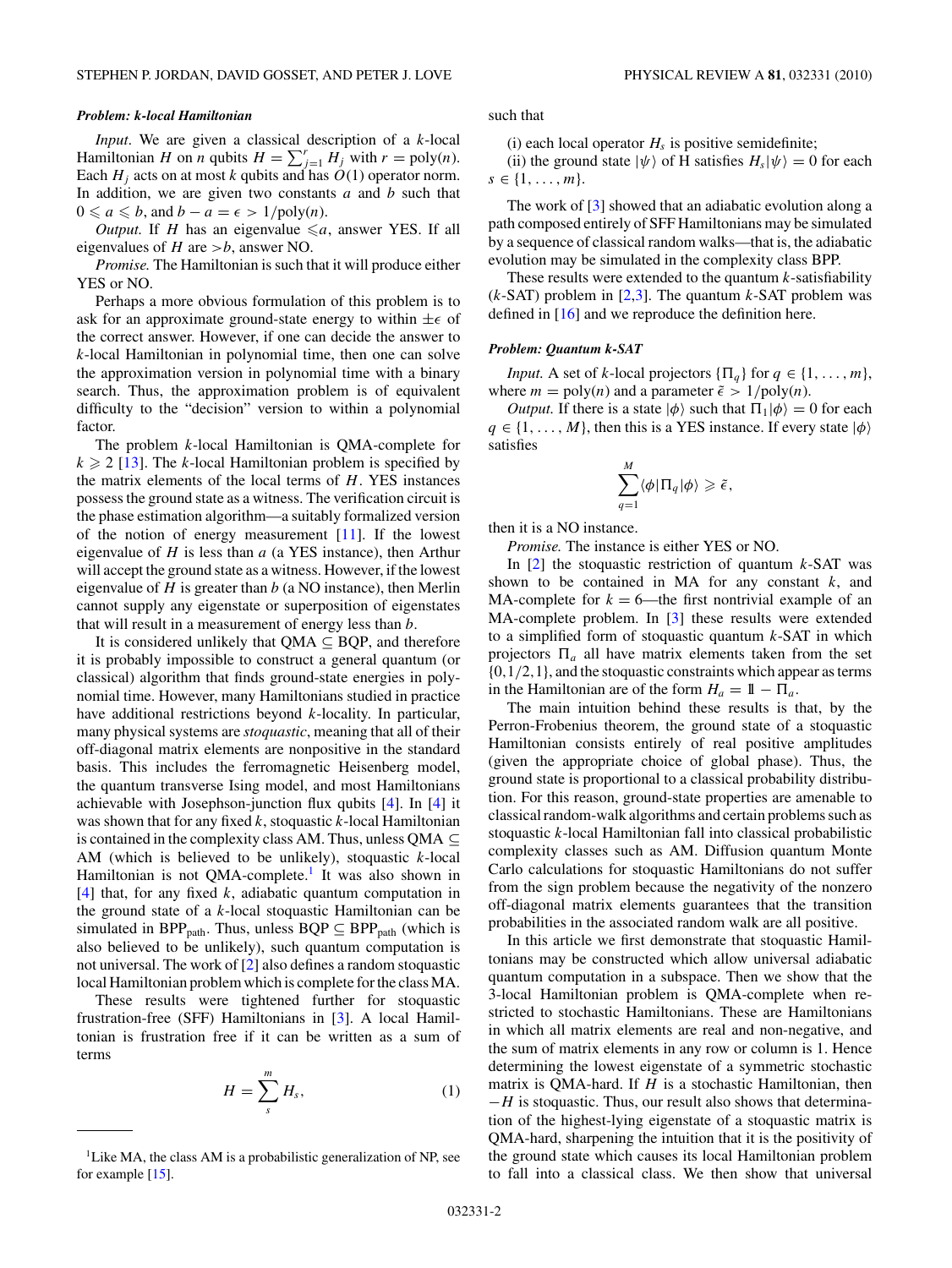<span id="page-3-0"></span>adiabatic quantum computation is possible in the ground state of a stochastic frustration-free Hamiltonian. Defining the computational problem stochastic *k*-SAT in analogy to the definition of stoquastic *k*-SAT given in [\[3\]](#page-9-0), we show that this problem is  $QMA_1$ -complete for  $k = 6$ . ( $QMA_1$  is a slight variant of QMA such that in YES instances, Arthur can be made to accept with probability one [\[16\]](#page-10-0).)

## **II. QMA-COMPLETENESS AND ADIABATIC UNIVERSALITY OF STOQUASTIC HAMILTONIANS**

We start with the result of  $[17]$ , which shows that for a Hamiltonian of the form

$$
H_{XZ} = \sum_{i} d_i X_i + \sum_{i} h_i Z_i + \sum_{i,j} K_{ij} X_i X_j + \sum_{i,j} J_{ij} Z_i Z_j,
$$
\n(2)

the 2-local Hamiltonian problem is QMA-complete if the coefficients  $d_i$ ,  $h_i$ ,  $K_{ij}$ , and  $J_{ij}$  are allowed to have both signs. Furthermore, time-dependent Hamilonians that take the form *HXZ* at all times can perform universal adiabatic quantum computation [\[17\]](#page-10-0).

Starting with a Hamiltonian of the form  $H_{XZ}$  on *n* qubits, we can eliminate the negative matrix elements in each term using a technique from [\[18\]](#page-10-0). Essentially, the idea is that instead of representing the group  $Z_2$  by  $\{1, -1\}$  we use its regular representation:

$$
\left\{ \begin{bmatrix} 1 & 0 \\ 0 & 1 \end{bmatrix}, \begin{bmatrix} 0 & 1 \\ 1 & 0 \end{bmatrix} \right\}.
$$

*HXZ* can be rewritten as

$$
H_{XZ} = -\sum_{k} \alpha_k T_k, \tag{3}
$$

where each coefficient  $\alpha_k$  is positive and for each  $k$ ,  $T_k$  is one of

$$
\pm X, \quad \pm Z, \quad \pm X_i X_j, \quad \pm Z_i Z_j,\tag{4}
$$

with identity acting on the remaining qubits. For any  $k$ ,  $T_k$  is a  $2^n \times 2^n$  matrix in which each entry is either  $+1, -1$ , or 0. From  $T_k$  we construct a  $2^{n+1} \times 2^{n+1}$  matrix  $\widetilde{T}_k$  by making the following replacements:

$$
1 \to \begin{bmatrix} 1 & 0 \\ 0 & 1 \end{bmatrix}, \quad -1 \to \begin{bmatrix} 0 & 1 \\ 1 & 0 \end{bmatrix}, \quad 0 \to \begin{bmatrix} 0 & 0 \\ 0 & 0 \end{bmatrix}. \tag{5}
$$

We can interpret  $\overline{T}_k$  as acting on  $n+1$  qubits. The  $2 \times 2$ matrices of (5) act on the ancilla qubit that has been added. Each  $T_k$  is 2-local or 1-local; thus, each corresponding  $T_k$ <br>is 2 local as 2 local. Furthermore, each  $\tilde{T}$  is a commutation is 3-local or 2-local. Furthermore, each  $T_k$  is a permutation matrix. Let

$$
\widetilde{H}_{XZ} = -\sum_{k} \alpha_k \widetilde{T}_k. \tag{6}
$$

This is a linear combination of permutation matrices with negative coefficients. By construction,  $H_{XZ}$  is therefore a 3local stoquastic Hamiltonian. We can rewrite *<sup>H</sup>XZ* as

$$
\widetilde{H}_{XZ} = H_{XZ} \otimes |-\rangle\langle -| - \bar{H}_{XZ} \otimes |+\rangle\langle +|,\tag{7}
$$

where

$$
\bar{H}_{XZ} = \sum_{k} \alpha_k |T_k|,\tag{8}
$$

 $|T_k|$  is the entrywise absolute value of  $T_k$ , and

$$
|+\rangle = \frac{1}{\sqrt{2}}(|0\rangle + |1\rangle)
$$

$$
|-\rangle = \frac{1}{\sqrt{2}}(|0\rangle - |1\rangle).
$$

The projectors  $|-\rangle\langle-|$  and  $|+\rangle\langle+|$  act on the ancilla qubit.

Equation (7) makes the relationship between the spectra of  $H_{XZ}$  and  $H_{XZ}$  clear. Let  $|\psi_0\rangle, |\psi_1\rangle, \ldots, |\psi_{N-1}\rangle$  denote the eigenstates of  $H_{XZ}$  with corresponding eigenvalues  $\lambda_0 \leq$  $\lambda_1 \leq \cdots \leq \lambda_{N-1}$ , and let  $|\bar{\psi}_0\rangle, |\bar{\psi}_1\rangle, \ldots, |\bar{\psi}_{N-1}\rangle$  denote the eigenstates of  $\bar{H}_{XZ}$  with corresponding eigenvalues  $\bar{\lambda}_0 \leq$  $\bar{\lambda}_1 \leq \cdots \leq \bar{\lambda}_{N-1}$ . (*H<sub>XZ</sub>* acts on *n* qubits, so  $N = 2^n$ .)  $H_{XZ}$ , which acts on a 2*N*-dimensional Hilbert space, has two *N*-dimensional invariant subspaces. The first is spanned by  $|\psi_i\rangle|$  with eigenvalues  $\lambda_i$ . The second is spanned by eigenvectors  $|\bar{\psi}_j\rangle|$  + with eigenvalues  $-\bar{\lambda}_j$ .

We can perform universal adiabatic quantum computation in such an eigenstate of a stoquastic Hamiltonian. To prove this, we make use of the universal adiabatic Hamiltonian  $H_{XZ}(t)$  from [\[17\]](#page-10-0), which at all *t* takes the form shown in Eq. (2). One can use the construction described previously to obtain a stoquastic Hamiltonian  $H_{XZ}(t)$  corresponding to each instantaneous Hamiltonian  $H_{XZ}(t)$ . In this way we obtain a time-varying Hamiltonian  $H_{XZ}(t)$  whose spectrum in the |− subspace exactly matches the spectrum of *HXZ*(*t*), the only difference being the addition of an ancilla qubit in the  $|-\rangle$  state. Because  $\tilde{H}_{XZ}(t)$  has no coupling between the  $|-\rangle$ subspace and the  $|+\rangle$  subspace, the adiabatic theorem may be applied within the  $|−⟩$  subspace. The relevant eigenvalue gap is thus the same as that of  $H_{XZ}(t)$ , and so is the run time.

In standard adiabatic quantum computation, the qubits are in the ground state of the instantaneous Hamiltonian. Thus, any disturbance to the state costs energy. This is thought to offer some protection against thermal noise [\[19\]](#page-10-0). When performing universal adiabatic quantum computation with  $H_{XZ}(t)$ , the qubits are not in the ground state. Thus, it is possible for the system to thermally relax out of the computational state. However, this can only occur by disturbing the ancilla qubit out of the state  $|-\rangle$ . By protecting the ancilla qubit, one can to a large degree protect the entire computation. Note that an energy penalty against the ancilla qubit leaving the state  $|-\rangle$  would be nonstoquastic. This is why the preceding construction fails to prove QMA-completeness and universal adiabatic quantum computation using the *ground state* of a stoquastic Hamiltonian, as we expect it must, based on the complexity-theoretic results of [\[2–4,](#page-9-0)[20\]](#page-10-0).

#### **III. QMA-COMPLETE PROBLEMS FOR MARKOV MATRICES**

The second main result of our article provides an example of a QMA-complete classical problem: finding the lowest eigenvalue of a symmetric Markov matrix. A matrix with all non-negative entries, such that the entries in any given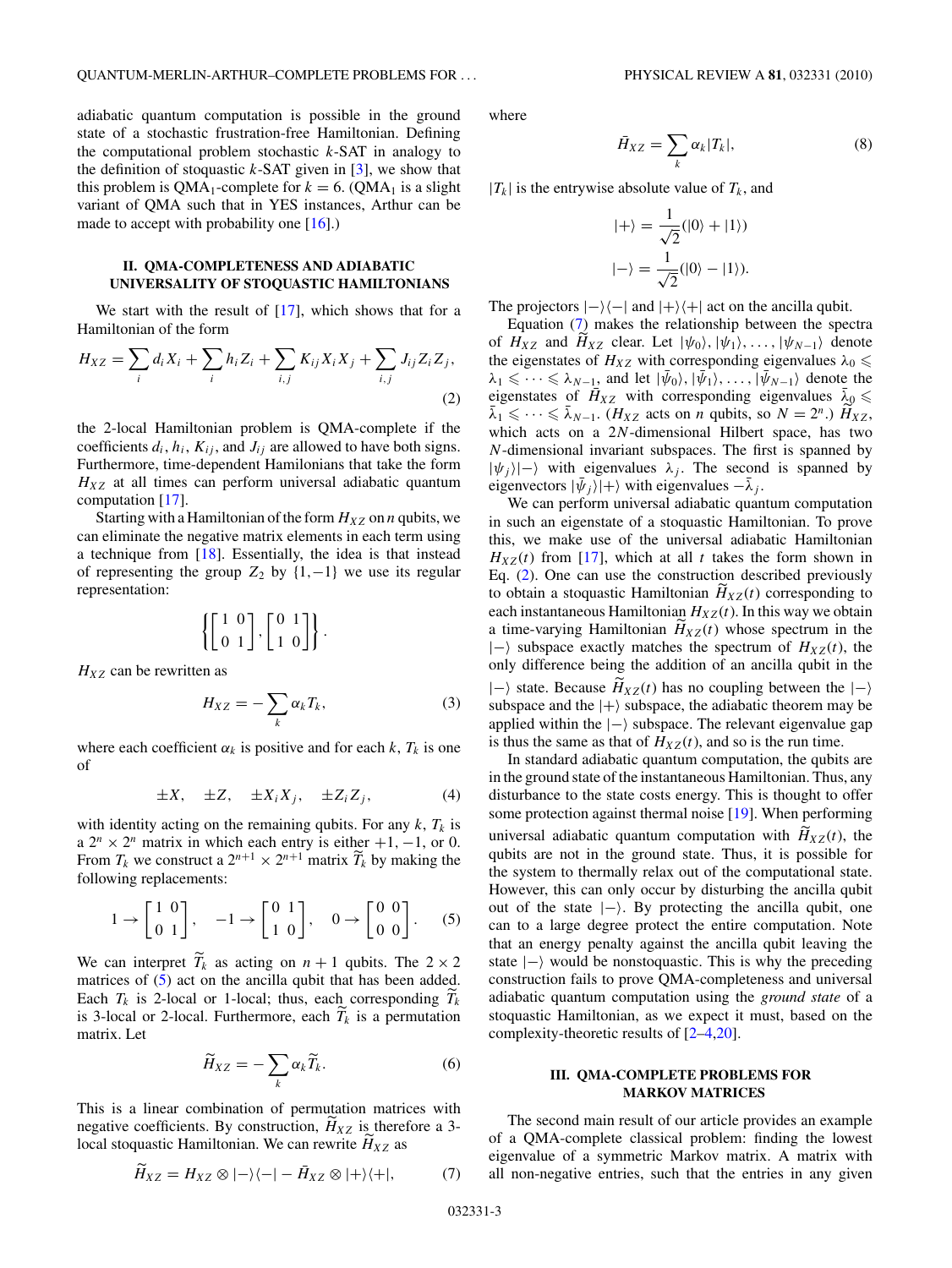<span id="page-4-0"></span>column sum to 1 is called a stochastic or Markov matrix. These matrices are named after Markov chains, which are stochastic processes such that, given the present state, the future state is independent of the past states. Suppose a system has *d* possible states. Then, its probability distribution at time *t* is described by the  $d$ -dimensional vector  $x_t$  whose entries are non-negative and sum to 1. If the system is evolving according to a Markov process, then its dynamics are completely specified by the equation  $x_{t+1} = Mx_t$ , where *M* is a  $d \times d$  stochastic matrix. Note that, like quantum Hamiltonians, Markov matrices often have a tensor product structure. For example, suppose we have two independent simultaneous Markov chains governed by  $x_{t+1} = Mx_t$  and  $y_{t+1} = Ny_t$ . Then their joint probability distribution *z* is governed by  $z_{t+1} = (M \otimes N)z_t$ .

Markov processes for which the Markov matrix is symmetric correspond to random walks on undirected weighted graphs. (Self-loops are allowed and correspond to diagonal matrix elements.) These matrices are doubly stochastic: The sum of the entries in any row or column is 1. By the Perron-Frobenius theorem, the highest eigenvalue of a symmetric stochastic matrix is 1, and the corresponding eigenvector is the uniform distribution. The eigenvalue with next largest magnitude controls the rate of convergence of the process to its fixed point. A symmetric stochastic matrix is Hermitian and therefore one can also think of these matrices as Hamiltonians.

To prove that finding the lowest eigenvalue of a 3-local symmetric stochastic matrix is QMA-complete, we again use a reduction from the QMA-complete  $H_{XZ}$  Hamiltonian of [\[17\]](#page-10-0). We must take the opposite sign convention from Eq. [\(3\)](#page-3-0),

$$
H_{XZ} = \sum_{k} \alpha_k S_k, \qquad (9)
$$

where the coefficients  $\alpha_k$  are the same as before (all positive) and  $S_k = -T_k$ . Now define

$$
\hat{H}_{XZ} = \frac{1}{N} \sum_{k} \alpha_k \widetilde{S}_k, \qquad (10)
$$

where

$$
N=\sum_k \alpha_k
$$

and  $S_k$  is the permutation matrix obtained by applying the replacement rules [\(5\)](#page-3-0) to  $S_k$ . By construction,  $\hat{H}_{XZ}$  is a 3-local, symmetric, doubly stochastic matrix. We can rewrite  $\hat{H}_{XZ}$  as

$$
\hat{H}_{XZ} = \frac{1}{N} (H_{XZ} \otimes |-\rangle\langle -| + \bar{H}_{XZ} \otimes |+\rangle\langle +|), \qquad (11)
$$

where  $\bar{H}_{XZ} = \sum_{k} \alpha_k |S_k|$ . Thus, to determine an eigenvalue of  $H_{XZ}$  to within  $\pm \epsilon$  we must find the corresponding eigenvalue of  $\hat{H}_{XZ}$  to within  $\pm \epsilon/N$ . Because  $H_{XZ}$  is a 2-local Hamiltonian on *n* qubits with coupling strengths of order unity, *N* is at most  $O(n^2)$ . Thus, the problem of determining the eigenvalue of  $H_{XZ}$  corresponding to the ground state of  $H_{XZ}$  to polynomial precision is QMA-hard.

To obtain a cleaner QMA-hard problem, we would like to construct a stochastic matrix whose *lowest* eigenvalue is QMA-hard to find. To do this, let

Here  $\sigma_{n+1}^+ = |+\rangle\langle +| = \frac{1}{2}(\mathbb{1} + X_{n+1})$  acts on the ancilla qubit, thereby giving it an energy penalty of size  $(1 - p)$  against leaving the state  $|-\rangle$ . For  $0 \le p \le 1$ ,  $H_p$  is a stochastic Hamiltonian. For  $p < 1/3$ , the energy penalty is large enough that the highest eigenvalue in the  $|-\rangle$  subspace lies below the lowest eigenvalue in the  $|+\rangle$  subspace. In this case, the lower half of the spectrum of  $H_p$  is the spectrum of  $H_{XZ}$  scaled by  $p/N$ , and the upper half of the spectrum of  $H_p$  is the spectrum of  $\bar{H}_{XZ}$  scaled by  $p/N$  and shifted up by  $1 - p$ .

Thus, we can obtain the ground energy of  $H_{XZ}$  to polynomial precision by computing the lowest eigenvalue of  $H_p$  to a higher but still polynomial precision. This reduction proves that finding the lowest eigenvalue of  $H_p$  to polynomial precision is QMA-hard. Using the quantum algorithm for phase estimation, one easily shows that the problem of estimating the lowest eigenvalue of  $H_p$  is contained in QMA (see  $[11]$ ). Thus, this problem is QMA-complete.

#### **IV. FRUSTRATION-FREE ADIABATIC COMPUTATION**

It was stated in [\[3\]](#page-9-0) that universal adiabatic quantum computation can be performed in the ground state of a 5-local frustration-free Hamiltonian. Let  $U = U_L \cdots U_2 U_1$  be a quantum circuit acting on *n* qubits with  $L = \text{poly}(n)$  gates. Let

$$
|\psi_j\rangle = U_j \cdots U_1 |0\rangle^{\otimes n} \tag{12}
$$

be a state of *n* qubits corresponding to the *j* th state of the time evolution of a quantum circuit specified by gates  $U_i$  and

$$
|c_t\rangle = |1^{t+1}0^{L-t}\rangle. \tag{13}
$$

be a state of  $L + 1$  clock qubits. Bravyi and Terhal construct a parametrized 5-local Hamiltonian  $H(s)$  such that the ground state  $|\psi(s)\rangle$  satisfies

$$
|\psi(1)\rangle = \frac{1}{\sqrt{L+1}} \sum_{j=0}^{L} |\psi_j\rangle |c_j\rangle,
$$
  

$$
|\psi(0)\rangle = \frac{1}{\sqrt{L+1}} \sum_{j=0}^{L} |0^n\rangle |c_j\rangle.
$$

We can think of the first register in  $|\psi(s)\rangle$  as consisting of "work" qubits on which the computation happens and the second register in  $|\psi(s)\rangle$  as being a clock containing a time written in unary.

For  $s \in [0, 1]$ , the minimal eigenvalue gap between the ground state and first excited state of  $H(s)$  is  $O(1/L^2)$ . By the adiabatic theorem,  $\frac{2}{7}$  1/poly(*L*) eigenvalue gap ensures that given  $|\psi_0\rangle$ , one obtains  $|\psi_1\rangle$  by applying  $H(s)$  and varying  $s$  from 0 to 1 over  $poly(L)$  time. By measuring the clock register of  $|\psi(1)\rangle$ , one obtains the result  $|1^{L+1}\rangle$ with probability  $1/(L + 1)$ . If this result is obtained, one finds the output of the circuit  $U$  by measuring the first register of qubits in the computational basis. By repeating this process with  $O(L)$  copies of  $|\psi(1)\rangle$ , one succeeds with high

<sup>&</sup>lt;sup>2</sup>Many versions of the adiabatic theorem have been proven. For one example, see Appendix F of [\[21\]](#page-10-0).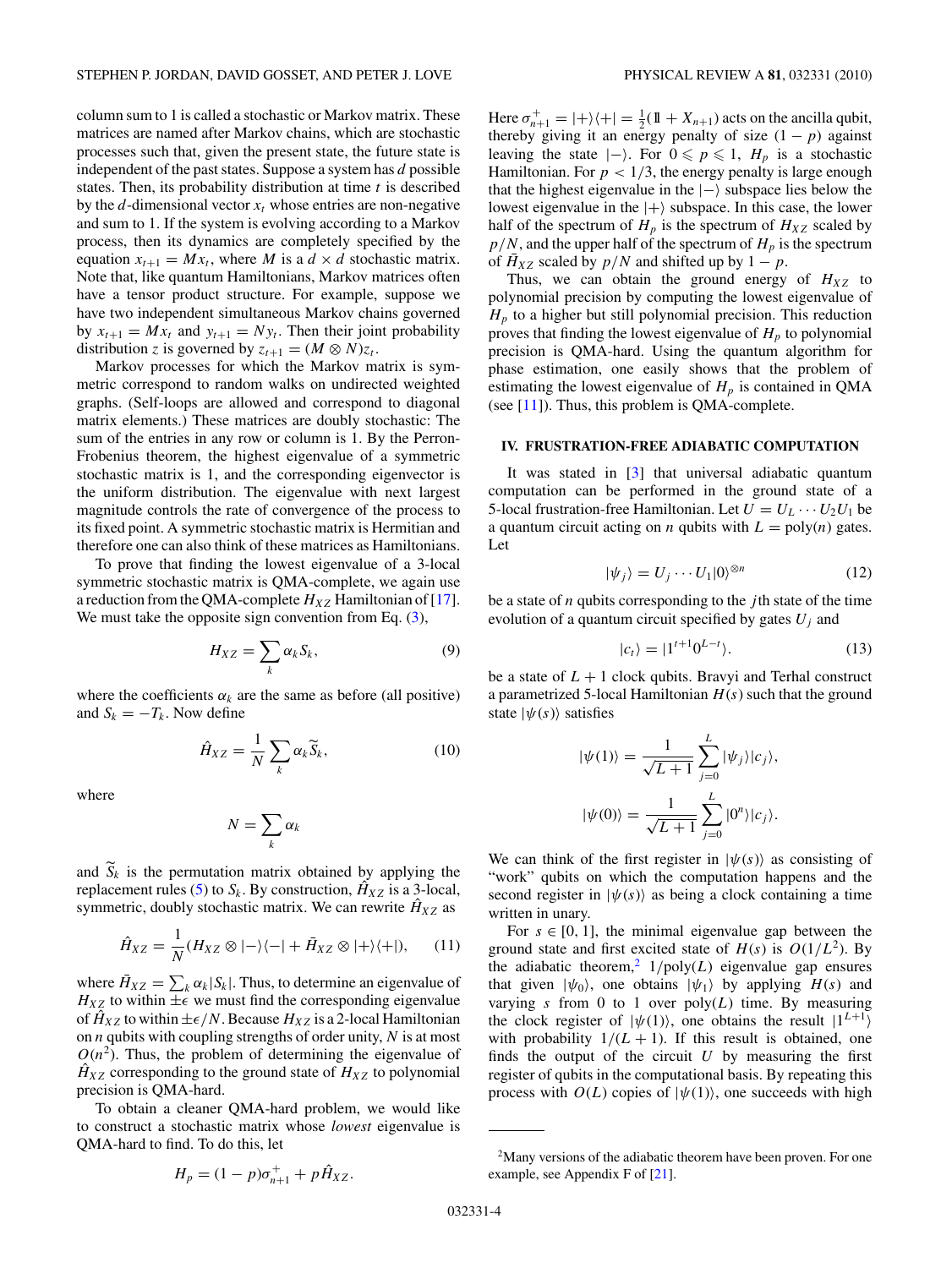probability. Alternatively, one can pad the underlying circuit with *L* identity gates, in which case each trial succeeds with probability 1*/*2.

The construction from [\[3\]](#page-9-0) invokes the fact that the spectrum of  $H(1)$  is independent of the form of the gates  $U_i$ . By choosing a gate set which is composed of elements of simply connected unitary groups such as SU(2) and SU(4), one may construct a continuous path connecting each gate to the identity and use a single parameter *s* to transform all gates from the identity to the final circuit at once. The Hamiltonian at  $s = 0$  corresponds to the identity circuit, and its ground state is the uniform superposition of the clock states tensored with the initial data on the work qubits. In this ground state, the qubits of the clock register are entangled. It is standard to design adiabatic computations such that the initial Hamiltonian has a product state as its ground state, because such states should be easily produced by cooling or single-qubit measurements. In this section we construct a modified version of the construction from [\[3\]](#page-9-0) that satisfies this condition and is still frustration free.

Let  $c(j)$  indicate the *j*th clock qubit and let  $w(j)$  indicate the *j* th work qubit. Let

$$
H_j^{\text{init}} = |1\rangle\langle 1|_{w(j)} \otimes |10\rangle\langle 10|_{c(1),c(2)},
$$
  

$$
H_j^{\text{clock}} = |01\rangle\langle 01|_{c(j-1),c(j)}.
$$

For *j* ∈ {1, ..., *L* − 1}, define

$$
H_j^{\text{prop}}(s) = s|100\rangle\langle100|_{c(j),c(j+1),c(j+2)}+ (1-s)|110\rangle\langle110|_{c(j),c(j+1),c(j+2)}-\sqrt{s(1-s)}[U_j \otimes |110\rangle\langle100|_{c(j),c(j+1),c(j+2)}+ U_j^{\dagger} \otimes |100\rangle\langle110|_{c(j),c(j+1),c(j+2)}]
$$

and let

$$
H_L^{\text{prop}}(s) = s|10\rangle\langle 10|_{c(L), c(L+1)} + (1-s)|11\rangle\langle 11|_{c(L), c(L+1)} - \sqrt{s(1-s)}[U_L \otimes |11\rangle\langle 10|_{c(L), c(L+1)} + U_L^{\dagger} \otimes |10\rangle\langle 11|_{c(L), c(L+1)}].
$$

It can be directly verified that each  $H_j^{\text{clock}}$ ,  $H_j^{\text{init}}$ , and  $H_j^{\text{prop}}(s)$ is a projector. Here, for convenience, we define *s* so that it varies from 0 to 1*/*2 rather than from 0 to 1 as is done in [\[3\]](#page-9-0). Our frustration-free Hamiltonian is the following sum of projectors:

$$
H^{\text{clock}} = |0\rangle\langle 0|_{c(0)} + \sum_{j=1}^{L} H_j^{\text{clock}},
$$

$$
H^{\text{init}} = \sum_{j=1}^{n} H_j^{\text{init}},
$$

$$
H^{\text{prop}}(s) = \sum_{j=1}^{L} H_j^{\text{prop}}(s),
$$

$$
H^{\text{FF}}(s) = H^{\text{clock}} + H^{\text{init}} + H^{\text{prop}}(s).
$$

If  $U_1 \cdots U_L$  are chosen from a universal set of two-qubit gates, then  $H^{\text{FF}}(s)$  is an efficient 5-local frustration-free adiabatic quantum computer. To see how this Hamiltonian achieves universal adiabatic computation, we examine the various terms one by one. The ground state of  $H<sup>FF</sup>(s)$  is the simultaneous zero eigenspace of  $H^{clock}$ ,  $H^{init}$ , and  $H^{prop}$ .  $H^{\text{clock}}$  commutes with  $H^{\text{prop}}(s) + H^{\text{init}}$  and provides an energy penalty of at least unit size if the clock register is not in one of the unary states  $|c_t\rangle=|1^{t+1}0^{L-t}\rangle$ . Thus, the low-lying spectrum of  $H^{\text{FF}}(s)$  is strictly contained in the ground space of *H*clock.

For any bit string  $x \in \{0, 1\}^n$  and integer  $j \in \{1, 2, \ldots, L\}$ , let

$$
\left|\chi_{x}^{j}\right\rangle=(U_{j}U_{j-1}\cdots U_{1}|x\rangle)\otimes|c_{j}\rangle,
$$

where  $|c_j\rangle$  is as defined in Eq. [\(13\)](#page-4-0). (We also define  $|\chi^0_x\rangle$  =  $|x\rangle$  ⊗  $|c_0\rangle$ .) There are  $2^n(L + 1)$  such states and they form an orthonormal basis for the ground space of *H*clock. In this basis,  $H^{\text{prop}}(s) + H^{\text{init}}$  takes the block-diagonal form

$$
H^{\text{prop}}(s) + H^{\text{init}} = \bigoplus_{x \in \{0,1\}^n} M_x,
$$

where

$$
M_x = \begin{bmatrix} s+|x| & -b & & & & \\ -b & 1 & -b & & & \\ & -b & 1 & -b & & \\ & & \ddots & \ddots & \ddots & \\ & & & -b & 1 & -b \\ & & & & -b & 1-s \end{bmatrix}
$$

is an  $L + 1$  by  $L + 1$  matrix and  $b = \sqrt{s(1-s)}$ . Here |*x*| denotes the Hamming weight of the bit string *x*. The appearance of  $|x|$  is the sole manifestation of  $H^{\text{init}}$ . The rest of the matrix elements all come from the "hopping" action of  $H^{prop}(s)$ .

 $M_{00...0}$  has the unique ground state

$$
N\sum_{j=0}^{L} r^{j} |\psi_j\rangle |c_j\rangle, \tag{14}
$$

where  $|\psi_j\rangle$  and  $|c_j\rangle$  are as defined in Eqs. [\(12\)](#page-4-0) and [\(13\)](#page-4-0),  $r = \sqrt{\frac{s}{1-s}}$ , and *N* is a normalization factor. This constitutes the ground state of  $H^{\text{FF}}(s)$ . The first excited state of  $M_{00...0}$ the ground state of  $H^{+}(s)$ . The first excited state of  $M_{00...0}$ <br>has energy  $1 - 2\sqrt{s(1-s)}\cos(\frac{\pi}{L+1})$ . Because of the direct sum structure of  $H^{\text{FF}}(s)$ , we can apply the adiabatic theorem directly to  $M_{00...0}$ . The run time of the adiabatic algorithm is thus determined by the gap between the ground and first excited states of  $M_{00...0}$ . This takes its minumum at  $s = 1/2$ , where it is equal to  $1 - \cos[\frac{\pi}{(L+1)}] = O(1/L^2)$ . For questions of fault tolerance, it is also useful to know the eigenvalue gap between the ground and first excited states of the full Hamiltonian  $H^{\text{FF}}(s)$ . The first excited energy of  $H^{\text{FF}}(s)$  is equal to the  $H^{+}(s)$ . The first excited energy of  $H^{+}(s)$  is equal to the ground energy of  $M_{10...0}$ , which is  $1 - 2\sqrt{s(1-s)} \cos[\frac{\pi}{2(L+1)}]$ . Thus the minumum eigenvalue gap of  $H^{FF}(s)$  occurs at  $s =$ 1/2 and is equal to  $1 - \cos[\frac{\pi}{2(L+1)}] = O(1/L^2)$ .

By Eq. (14), the ground state of  $H^{\text{FF}}(0)$  is  $|000 \cdots \rangle$  ⊗  $|1000 \cdots \rangle$ , and the ground state of  $H^{\text{FF}}(1/2)$  is the same state  $\frac{1}{\sqrt{2}}$  $\frac{1}{L+1} \sum_{j=0}^{L} |\psi_j\rangle |c_j\rangle$  produced by the scheme of [\[3\]](#page-9-0).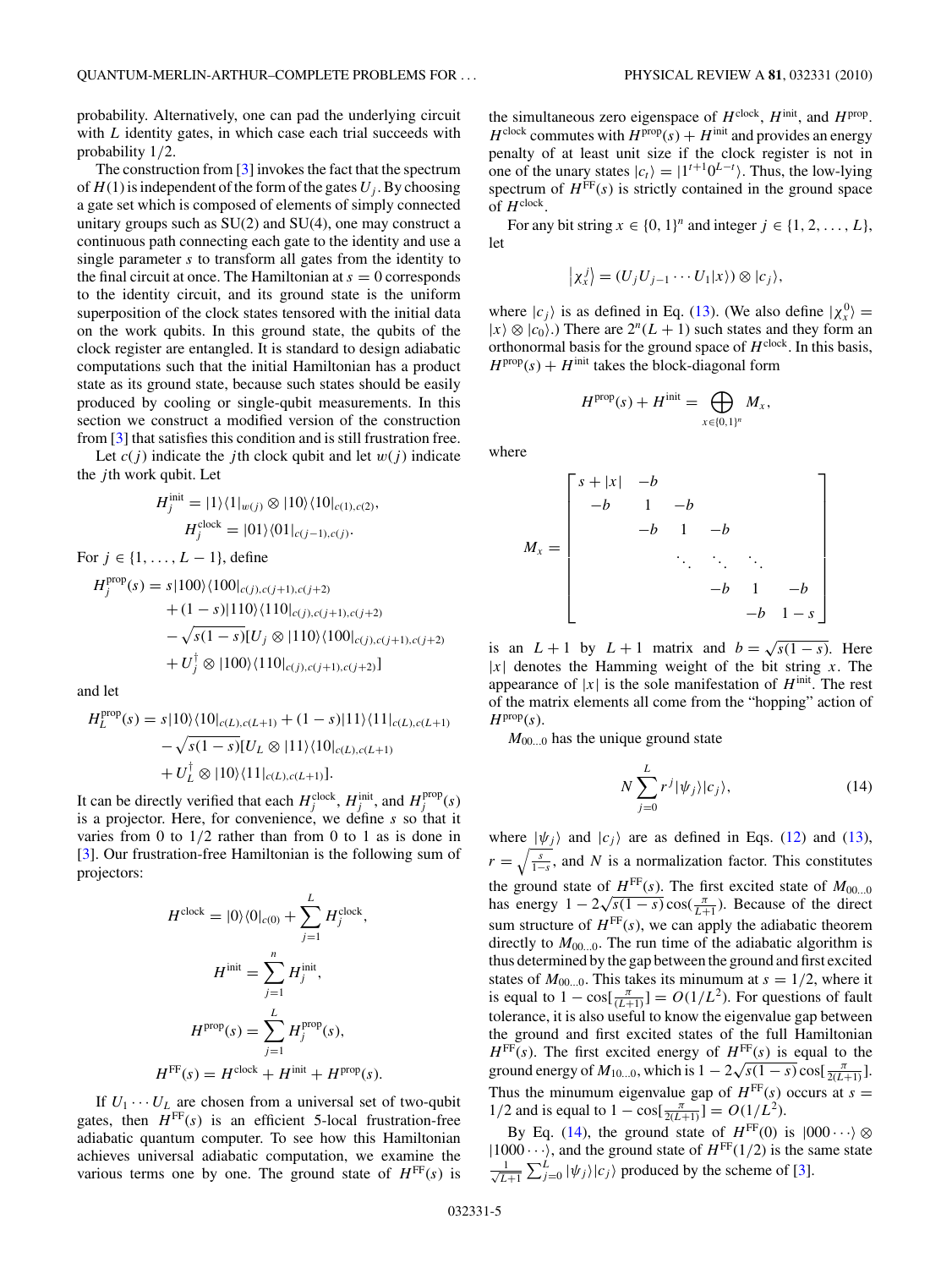#### <span id="page-6-0"></span>**V. STOCHASTIC FRUSTRATION-FREE COMPUTATION**

In [\[3\]](#page-9-0), Bravyi and Terhal showed that adiabatic quantum computation in the ground state of a SFF Hamiltonian can be efficiently simulated by a classical computer. In this section we show that, in contrast, one can perform universal adiabatic quantum computation in the ground state of a *stochastic* frustration-free (StochFF) Hamiltonian  $H^{\text{StochFF}}(s)$ . [Alternatively, we can view this as computation in the highest energy state of the stoquastic Hamiltonian  $-H^{\text{StochFF}}(s)$ .]

It has been shown that the two-qubit controlled-NOT (CNOT) gate, together with any one-qubit rotation whose square is not basis preserving, are sufficient to perform universal quantum computation [\[22\]](#page-10-0). All matrix elements in these gates are real numbers. If we choose  $U_1, \ldots, U_L$  from this gate set, then  $H^{\text{FF}}(s)$  is a 5-local real frustration-free Hamiltonian. Examining the construction of Sec. [III,](#page-3-0) one sees that it can be applied to any Hamiltonian with real matrix elements, and it increases the locality by one. This construction also preserves frustration freeness, as we will show in the next paragraph. We can thus use this construction on  $H^{\text{FF}}(s)$  to obtain a 6-local stochastic frustration-free Hamiltonian whose ground state is universal for adiabatic quantum computation.

To show that the mapping of Sec. [III](#page-3-0) preserves frustration freeness, consider applying this mapping to a frustrationfree local Hamiltonian  $H = \sum_{j=1}^{m} H_j$ , where  $H_j = \sum_k \alpha_k^j S_k^j$ (where each  $S_k^j$  is, up to an overall sign, a tensor product of Pauli operators and each  $\alpha_k^j$  is positive). We obtain the Hamiltonian

$$
H_p = p\hat{H} + (1 - p) \left( \frac{1 + X_{n+1}}{2} \right)
$$
  
=  $\sum_j \frac{N_j}{N} \left[ p\hat{H}_j + (1 - p) \left( \frac{1 + X_{n+1}}{2} \right) \right],$  (15)

where  $N_j = \sum_k \alpha_k^j$  and  $N = \sum_j N_j$ . When  $p < \frac{1}{3}$ ,  $H_p$ is stochastic and has a zero-energy ground state with an eigenvalue gap which is  $\frac{p}{N}$  times the gap of *H*. Furthermore, we see from  $(15)$  (and the fact that each  $H_i$  is positive semidefinite) that  $H_p$  is a sum of positive semidefinite operators. Hence, the Hamiltonian  $H_p$  is frustration free.

#### **VI. GENERALIZATIONS**

The constructions of Secs. [III](#page-3-0) and [II](#page-3-0) replace Hamiltonians with real matrix elements of both signs by computationally equivalent Hamiltonians with real positive matrix elements. In this section we show that this technique can be generalized to directly replace Hamiltonians with complex matrix elements by computationally equivalent Hamiltonians with only real positive matrix elements. However, in the process we necessarily introduce a twofold degeneracy of the ground state.

Let *H* be an arbitrary *k*-local Hamiltonian. We may expand *H* as

$$
H = \sum_{j} \alpha_{j} O_{j}, \qquad (16)
$$

where each  $O_i$  is a tensor product of  $k$  or fewer Pauli matrices and each  $\alpha_j$  is positive. Each entry in each  $O_j$  is  $\pm 1$  or  $\pm i$ . We can replace the group  $\{1, i, -1, -i\}$  with its left-regular representation

$$
i \mapsto F
$$
  
\n
$$
-1 \mapsto F^2
$$
  
\n
$$
-i \mapsto F^3
$$
  
\n
$$
1 \mapsto F^4,
$$
  
\n(17)

where

$$
F = \begin{pmatrix} 0 & 1 & 0 & 0 \\ 0 & 0 & 1 & 0 \\ 0 & 0 & 0 & 1 \\ 1 & 0 & 0 & 0 \end{pmatrix}.
$$
 (18)

The eigenvectors of *F* are  $|v_0\rangle$ ,  $|v_1\rangle$ ,  $|v_2\rangle$ ,  $|v_3\rangle$ , where

$$
|v_j\rangle = \frac{1}{2} \sum_{l=0}^{3} i^{lj} |l\rangle.
$$

The corresponding eigenvalues are

$$
F|v_j\rangle = i^j|v_j\rangle. \tag{19}
$$

Let  $S_i$  and  $A_j$  be the real and imaginary parts of  $\alpha_j O_j$ . That is,  $S_i$  and  $A_j$  are the unique real symmetric and antisymmetric matrices such that

$$
\alpha_j O_j = S_j + i A_j.
$$

Further, let  $S_j^+ = (|S_j| + S_j)/2$  and  $S_j^- = (|S_j| - S_j)/2$ , and similarly for  $A_j^{\pm}$ , where  $|\cdot|$  denotes the entrywise absolute value. Applying the replacement (17) to *H* and dividing by  $N = \sum_{i} \alpha_{i}$  yields the stochastic Hamiltonian  $\tilde{H}$  with the decomposition

$$
\tilde{H} = \frac{1}{N} (H^{(0)} \otimes |v_0\rangle\langle v_0| + H^{(1)} \otimes |v_1\rangle\langle v_1| \n+ H^{(2)} \otimes |v_2\rangle\langle v_2| + H^{(3)} \otimes |v_3\rangle\langle v_3|),
$$
\n(20)

where

$$
H^{(0)} = \sum_{j} S_{j}^{+} + S_{j}^{-} + A_{j}^{+} + A_{j}^{-},
$$
  
\n
$$
H^{(1)} = \sum_{j} S_{j}^{+} - S_{j}^{-} + iA_{j}^{+} - iA_{j}^{-},
$$
  
\n
$$
H^{(2)} = \sum_{j} S_{j}^{+} + S_{j}^{-} - A_{j}^{+} - A_{j}^{-},
$$
  
\n
$$
H^{(3)} = \sum_{j} S_{j}^{+} - S_{j}^{-} - iA_{j}^{+} + iA_{j}^{-}.
$$

 $H^{(1)} = H$ ; thus, the spectrum of  $\tilde{H}$  in the  $|v_1\rangle$  subspace matches that of *H* up to a normalization factor of *N* and a pair of extra ancilla qubits. If we write each projector  $|v_i\rangle\langle v_i|$  in terms of the Pauli basis we obtain

> $|v_0\rangle\langle v_0| = \Pi_{+}^X \Pi_{+}^X,$  $|v_1\rangle\langle v_1| = \Pi_{-}^X \Pi_{+}^Y,$  $|v_2\rangle\langle v_2| = \Pi_{+}^X \Pi_{-}^X$  $|v_3\rangle\langle v_3| = \Pi_{-}^X \Pi_{-}^Y,$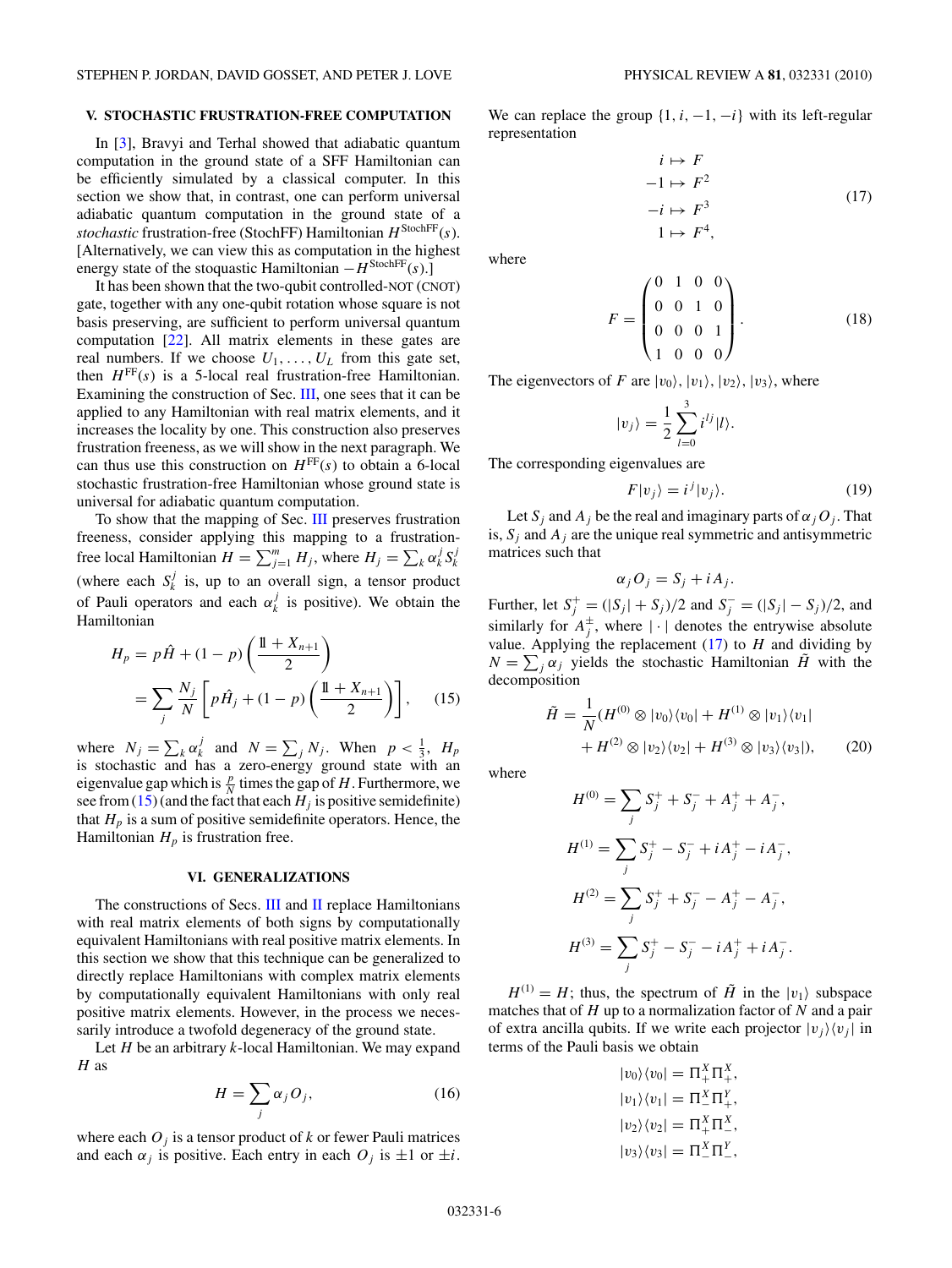where  $\Pi_{\pm}^{a}$  is the projector onto the eigenvalue  $\pm 1$  eigenstate of the Pauli matrix *a*. Thus, an *X* penalty on the first ancilla qubit will separate the  $|v_1\rangle$ ,  $|v_3\rangle$  subspace from the  $|v_0\rangle$ ,  $|v_2\rangle$ subspace. So, taking,  $0 < p < \frac{1}{3}$ , the stochastic Hamiltonian

$$
H'_{p} = (1-p)\left(\frac{1+X_{n+1}}{2}\right) + p\tilde{H}
$$

has ground space spanned by  $|\psi^{(1)}\rangle|v_1\rangle$  and  $|\psi^{(3)}\rangle|v_3\rangle$ , where  $|\psi^{(1)}\rangle$  is the ground state of  $H^{(1)}$  and  $|\psi^{(3)}\rangle$  is the ground state of  $H^{(3)}$ .  $H^{(1)} = H$ ; thus,  $|\psi^{(1)}\rangle$  is the ground state of *H*.  $H^{(3)} = H^*$ ; thus,  $|\psi^{(3)}\rangle$  is the complex conjugate of the ground state of *H*.

A simple argument shows that the doubling in the spectrum of  $H_p'$  is a necessary property for any construction which maps an arbitrary Hamiltonian onto a real Hamiltonian  $H_R$ , where  $H_R$  is equal to  $H$  within a fixed 1D subspace of the ancillas. Suppose that we have such a map which sends an arbitrary Hamiltonian *H* which acts on a Hilbert space  $H_1$  to a real Hamiltonian  $H_R$  on a larger Hilbert space  $\mathcal{H}_1 \otimes \mathcal{H}_2$  with the property that

$$
H_R = H \otimes |\phi\rangle\langle\phi| + H^{\text{other}} \otimes (\mathbb{1} - |\phi\rangle\langle\phi|), \tag{21}
$$

where the state  $|\phi\rangle \in \mathcal{H}_2$  does not depend on the particular Hamiltonian *H* but the operator *H*other may depend on *H*. Then for any eigenvector  $|\psi\rangle$  of *H* with energy *E*, we have

$$
H_R|\psi\rangle|\phi\rangle = E|\psi\rangle|\phi\rangle. \tag{22}
$$

Since  $H_R$  is real, complex conjugating this equation gives

$$
H_R|\psi^{\star}\rangle|\phi^{\star}\rangle = E|\psi^{\star}\rangle|\phi^{\star}\rangle. \tag{23}
$$

To show that doubling exists in the spectrum, it is sufficient to show that  $\langle \phi | \phi^* \rangle = 0$ . To prove this, first use Eq. (23) to obtain

$$
(\mathbb{1} \otimes |\phi\rangle\langle\phi|)H_R|\psi^*\rangle|\phi^*\rangle = E|\psi^*\rangle|\phi\rangle\langle\phi|\phi^*\rangle. \tag{24}
$$

Then use Eq.  $(21)$  to obtain

$$
(\mathbb{1} \otimes |\phi\rangle\langle\phi|)H_R|\psi^*\rangle|\phi^*\rangle = (H|\psi^*\rangle)|\phi\rangle\langle\phi|\phi^*\rangle. \quad (25)
$$

Equating these expressions gives

$$
H|\psi^{\star}\rangle\langle\phi|\phi^{\star}\rangle = E|\psi^{\star}\rangle\langle\phi|\phi^{\star}\rangle. \tag{26}
$$

This must hold for all Hamiltonians *H* and eigenstates  $|\psi\rangle$ , and therefore it must be the case that  $\langle \phi | \phi^* \rangle = 0$ . So we have shown that the doubling in the spectrum of  $H_p'$  is a necessary feature of the type of maps we consider. For constructing universal adiabatic quantum computers, the degeneracy induced by this construction may be problematic. However, for proving complexity-theoretic completeness results, it is often irrelevant, as we see in the next section.

#### **VII. STOCHASTIC** *k***-SAT**

The methods of the previous section can be used to show, roughly speaking, that deciding whether or not a Hamiltonian which is a sum of positive semidefinite stochastic operators is frustration free is as difficult as the general problem of deciding whether a Hamiltonian is frustration free. In this section we formalize this by defining a problem called stochastic *k*-SAT, which we show to be  $QMA_1$ -complete for  $k = 6$ .

We first recall the definition of stoquastic *k*-SAT which is given in [\[3\]](#page-9-0).

#### *Problem: Stoquastic k-SAT*

*Input.* A set of *k*-local Hermitian operators  $\{H_i\}$  for  $j \in \{1, \ldots, m\}$ , where  $m = \text{poly}(n)$  and a parameter  $\epsilon$ 1*/*poly(*n*):

(i) each  $H_i$  is positive semidefinite;

(ii) each  $H_i$  has norm which is bounded by a polynomial in *n*;

(iii) every  $H_j$  is stoquastic.

*Output*. If  $H = \sum_j H_j$  has a zero-energy ground state, then this is a YES instance. Otherwise, if every eigenstate of *H* has energy  $> \epsilon$ , then it is a NO instance.

*Promise.* Either the ground state of H has energy 0, or else it has energy  $> \epsilon$ .

The stoquastic *k*-SAT problem is therefore the problem of deciding if a given stoquastic Hamiltonian that is a sum of positive definite operators is frustration free, given that either this is the case or else its ground energy exceeds  $\epsilon$  [\[3\]](#page-9-0). Note that this definition of stoquastic *k*-SAT looks somewhat different from the definition of quantum *k*-SAT which was given in Sec. [I,](#page-1-0) which was stated entirely in terms of projectors. Given an instance of stoquastic *k*-SAT, we can define operators  $\Pi_i$  which project onto the zero eigenspaces of the  $H_i$ . When the Hamiltonians  $H_i$  are stoquastic, these projectors are guaranteed to have non-negative matrix elements in the computational basis [\[3\]](#page-9-0). So given an instance of stoquastic  $k$ -SAT with Hermitian positive semidefinite operators  $H_i$ , it is possible to construct another instance of stoquastic *k*-SAT with operators  $\tilde{H}_i = \{1 - \Pi_i\}$  that are all projectors.

We now define a problem called stochastic *k*-SAT, which is identical to stoquastic *k*-SAT except that condition (iii) is replaced by

(iii') Every  $H_j$  is a stochastic matrix.

We note that there does not appear to be an equivalence between this definition of stochastic *k*-SAT and the corresponding definition where all the  $H_i$  are (in addition) required to be projectors.

Given these two definitions and the foregoing map from an arbitrary Hamiltonian to a stochastic Hamiltonian, we now show how to reduce any instance of quantum 4-SAT to an instance of stochastic 6-SAT. Starting with an instance of quantum 4-SAT specified by a set of projectors  $\{\Pi_i\}$  (for  $j \in 1, \ldots, m$ , we use the map of the previous section (with  $p = \frac{1}{3}$  for concreteness) on each projector to obtain a set of 6-local positive semidefinite stochastic Hamiltonians  $\{H_i\}$ , where

$$
H_j = \frac{2}{3} \left( \frac{1 + X_{n+1}}{2} \right) + \frac{1}{3} \tilde{\Pi}_j.
$$
 (27)

[Note that  $\Pi_i$  refers to the operator obtained by applying the mapping from Eq. [\(20\)](#page-6-0).] If the 4-SAT instance is satisfiable, then the stochastic 6-SAT instance will also be satisfiable. Define  $N_{\text{max}}$  to be the maximum value of  $N$  obtained for one of the terms  $\Pi_i$  when using the mapping of Eq. [\(20\)](#page-6-0). If the 4-SAT instance is not satisfiable, then for any state  $|\phi\rangle$ there is some projector  $\Pi_k$  such that  $\langle \phi | \Pi_k | \phi \rangle \geq \frac{\epsilon}{m}$ . If we take the parameter  $\tilde{\epsilon}$  of the stochastic 6-SAT instance to be related to the parameter  $\epsilon$  of the quantum 4-SAT instance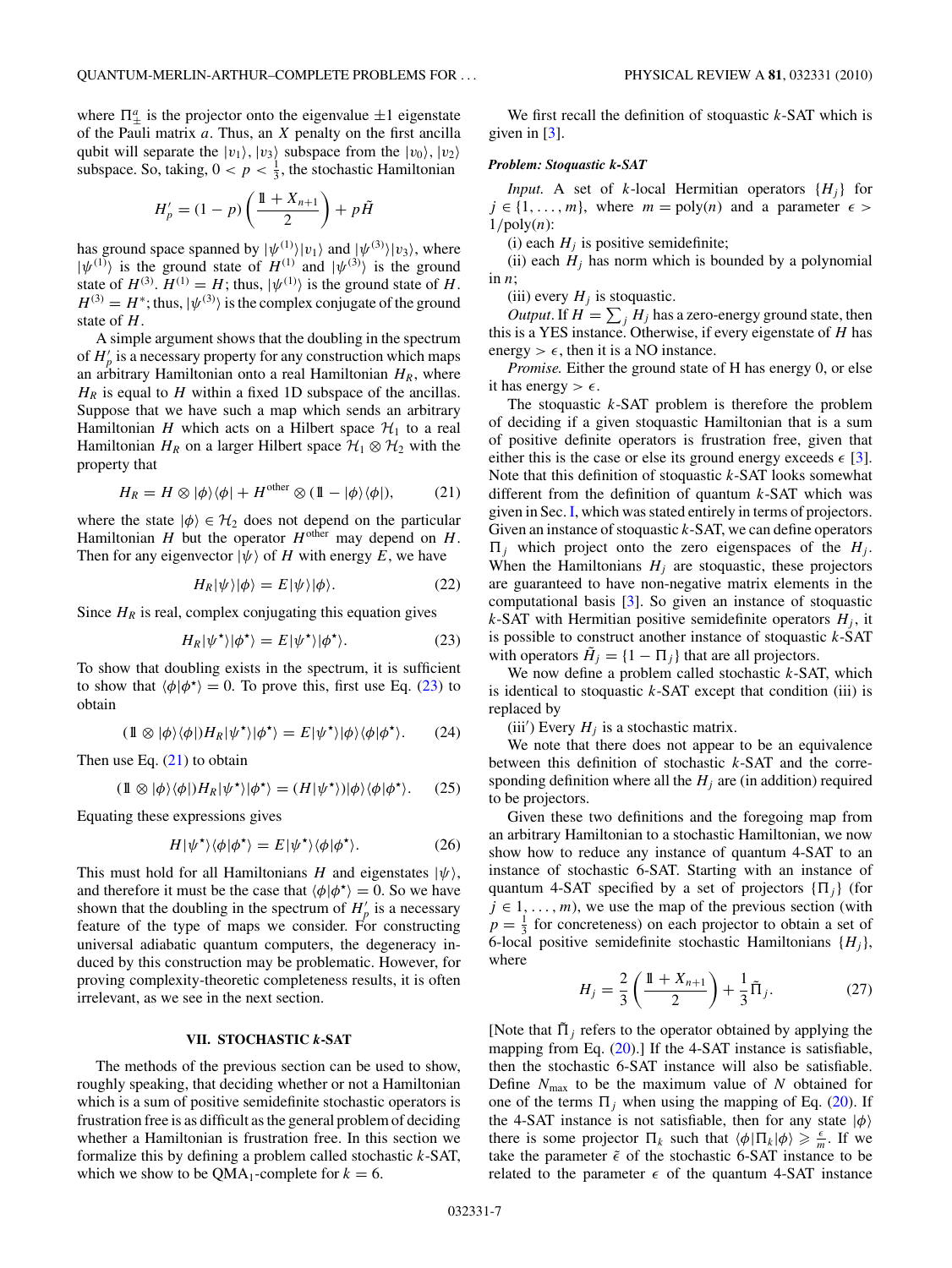by  $\tilde{\epsilon} = \frac{\epsilon}{3mN_{\text{max}}},$  then the stochastic 6-SAT instance will also be unsatisfiable. Therefore, stochastic  $6$ -SAT is QMA<sub>1</sub>-hard. Stochastic 6-SAT is contained in  $QMA<sub>1</sub>$  since every instance of stochastic 6-SAT can be mapped to an instance of quantum 6-SAT by taking projectors  $\Pi_i$  which project onto everything but the zero eigenspaces of the  $H_i$ .

So QMA<sub>1</sub> completeness of stochastic 6-SAT follows from the results of Bravyi [\[16\]](#page-10-0) on quantum *k*-SAT. This is in contrast to stoquastic *k*-SAT, which is contained in MA for every constant  $k$  [\[3\]](#page-9-0).

#### **VIII. QMA-COMPLETENESS FOR EXCITED STATES**

The local Hamiltonian problem refers specifically to ground state energies. Similarly, we have formulated a computational problem based on the highest energy of a given Hamiltonian. It is natural to ask about the complexity of estimating the *c*th excited state. We can formulate this as follows. Let *H* be a *k*-local Hamiltonian on the Hilbert space  $H$  of *n* qubits. Let  $\lambda_1 \leq \lambda_2 \leq \cdots \leq \lambda_{2^n}$  denote the eigenvalues of *H*, with corresponding eigenvectors  $|\psi_1\rangle, |\psi_2\rangle, \dots, |\psi_{2^n}\rangle$ . The  $(k, c, \epsilon)$ -energy problem is as follows.

#### *Problem:* **(***k,c,***)***-energy*

*Input*. We are given a classical description of *H*, an integer  $c \ge 1$ , and a pair of parameters *a*, *b* such that  $b - a = \epsilon$ 1*/*poly(*n*).

*Output.* If  $\lambda_c \leq a$ , answer YES. If  $\lambda_c \geq b$ , output NO.

*Promise. H* is such that the answer is YES or NO.

In this section we will show that the  $(k, c, \epsilon)$ -energy problem is OMA-complete for any  $c = O(1)$ . Showing OMAhardness is the easier of the two proofs. This can be achieved as follows. Let  $H^{(a)}$  and  $H^{(b)}$  be a pair of *k*-local Hamiltonians on *n* qubits, with spectra  $\lambda_1^{(a)}, \ldots, \lambda_{2^n}^{(a)}, |\psi_1^{(a)}\rangle, \ldots, |\psi_{2^n}^{(a)}\rangle$  and  $\lambda_1^{(b)}, \ldots, \lambda_{2^n}^{(b)}, \vert \psi_1^{(b)} \rangle, \ldots, \vert \psi_{2^n}^{(b)} \rangle$ , respectively. Then

$$
H^{(ab)} = H^{(a)} \otimes |0\rangle\langle 0| + H^{(b)} \otimes |1\rangle\langle 1|
$$

is a  $(k + 1)$ -local Hamiltonian on  $n + 1$  qubits. Its complete set of eigenvalues is  $\lambda_1^{(a)}, \ldots, \lambda_{2^n}^{(b)}$ ;  $\lambda_1^{(b)}, \ldots, \lambda_{2^n}^{(b)}$ , with corresponding eigenvectors  $|\psi_1^{(a)}\rangle|0\rangle, \ldots$ ,  $|\psi_{2^n}^{(a)}\rangle|0\rangle; |\psi_1^{(b)}\rangle|1\rangle, \ldots, |\psi_{2^n}^{(b)}\rangle|1\rangle$ . To prove QMA-hardness of a low-lying excited state, let  $H_0$  to be a Hamiltonian such that determining whether the ground energy is close to zero is QMA-hard. Given an integer *c*, let  $d = \lceil \log_2 c \rceil$ ,  $P_k = \frac{1}{2}(Z_k + 1\!\!1)$ , and

$$
H_c = \sum_{k=0}^d 2^k P_k + \sum_{k=d+1}^n 2^{d+1} P_k - \left(c - \frac{1}{2}\right) 1\!\!1.
$$

*Hc* has exactly *c* states with negative energy, and its lowest non-negative eigenvalue is  $\frac{1}{2}$ . Thus determining the *c*th excited energy of  $H_c \otimes |0\rangle\langle0| + H_0 \otimes |1\rangle\langle1|$  is QMA-hard. In particular, it is interesting to note that by choosing  $c = 2$ we construct a Hamiltonian whose eigenvalue gap between the ground state and the first excited state is QMA-hard to compute.

Next we show containment in QMA. The naive protocol would be for Merlin to provide Arthur with the state  $|\psi_1\rangle|\psi_2\rangle\ldots|\psi_c\rangle$  and for Arthur to use phase estimation to check that the *c* registers each contain a state of energy at most *a*. The problem is that for NO instances there are many ways for Merlin to cheat. For example if  $\lambda_1 \leq a$  but  $\lambda_c \geq b$ , the answer is NO, but Merlin can provide the state  $|\psi_1\rangle^{\otimes c}$  as a supposed witness. To prevent this, Arthur needs to somehow check that he has been given a set of *c* orthogonal states that each have energy at most *a*. Thus, we propose the following protocol.

Arthur demands that Merlin give him the state

$$
|W\rangle = \frac{1}{\sqrt{c!}} \sum_{\pi \in S_c} \text{sgn}(\pi) |\psi_{\pi(1)}\rangle |\psi_{\pi(2)}\rangle \cdots |\psi_{\pi(c)}\rangle. \quad (28)
$$

Arthur performs the projective measurement to see that the state given to him by Merlin lies in the antisymmetric subspace of  $\mathcal{H}^{\otimes c}$ . If this fails, he rejects. He then throws away all but the first register and performs phase estimation of *H* to precision better than  $\epsilon$ . If the state has energy above *b*, he rejects. Otherwise, he accepts.

It is clear that for YES instances, Arthur will accept the state  $|W\rangle$  with high probability. (The only source of error is imprecision in phase estimation.) We will next prove that for NO instances the acceptance probability is at most  $1 \frac{1}{c}$ . Using standard methods [\[11](#page-9-0)[,23,24\]](#page-10-0), we can amplify this protocol to obtain polynomially small acceptance probability for NO instances.

*Lemma 1*. For any state  $|\phi\rangle$  in the antisymmetric subspace of  $\mathcal{H}^{\otimes c}$  and any state  $|\alpha_1\rangle \in \mathcal{H}$ ,  $\langle \phi | (|\alpha_1\rangle \langle \alpha_1| \otimes 1|) | \phi \rangle \leq \frac{1}{c}$  where 11 is the identity operator on  $\mathcal{H}^{\otimes (c-1)}$ .

*Proof.* Extend  $|\alpha_1\rangle$  to an orthonormal basis  $|\alpha_1\rangle, |\alpha_2\rangle, \ldots, |\alpha_{2^n}\rangle$  for *H*. Let *F* be the set of functions  $f: \{1, 2, ..., c\} \to \{1, 2, ..., 2^n\}$  such that *f* (1)  $\lt f(2) \lt \cdots \lt f(c)$ . Thus,  $|F| = {2^n \choose c}$ . For any  $f \in F$ we have the corresponding Slater determinant state:

$$
|D_f\rangle = \frac{1}{\sqrt{c!}} \sum_{\pi \in S_c} \text{sgn}(\pi) |\alpha_{f[\pi(1)]}\rangle |\alpha_{f[\pi(2)]}\rangle \dots |\alpha_{f[\pi(c)]}\rangle.
$$

It a standard result that these  $\binom{2^n}{c}$  states form a complete orthonormal basis for the antisymmetric subspace of  $\mathcal{H}^{\otimes c}$ . For any  $f, g \in F$ , we have

$$
\langle D_f | (|\alpha_1\rangle \langle \alpha_1| \otimes 1 \, || D_g \rangle = \frac{\delta_{f,g} \delta_{f(1),1}}{c},\tag{29}
$$

where each *δ* denotes a generalized Kronecker-*δ*. Because  $|\phi\rangle$  is antisymmetric, it can be decomposed in the Slater determinant basis,

$$
|\phi\rangle = \sum_{f \in F} \phi_f |D_f\rangle,
$$

and  $p_f = \phi_f^* \phi_f$  is a corresponding probability distribution on *F*. Thus,

$$
\langle \phi | (|\alpha_1\rangle \langle \alpha_1| \otimes 1\!\!1)|\phi \rangle = \sum_{f,g \in F} \phi_f^* \langle D_f | (|\alpha_1\rangle \langle \alpha_1| \otimes 1\!\!1)|D_g \rangle \phi_g.
$$

By Eq.  $(29)$ , this is

$$
= \frac{1}{c} \sum_{f \in F} p_f \delta_{f(1),1} \leqslant \frac{1}{c}.
$$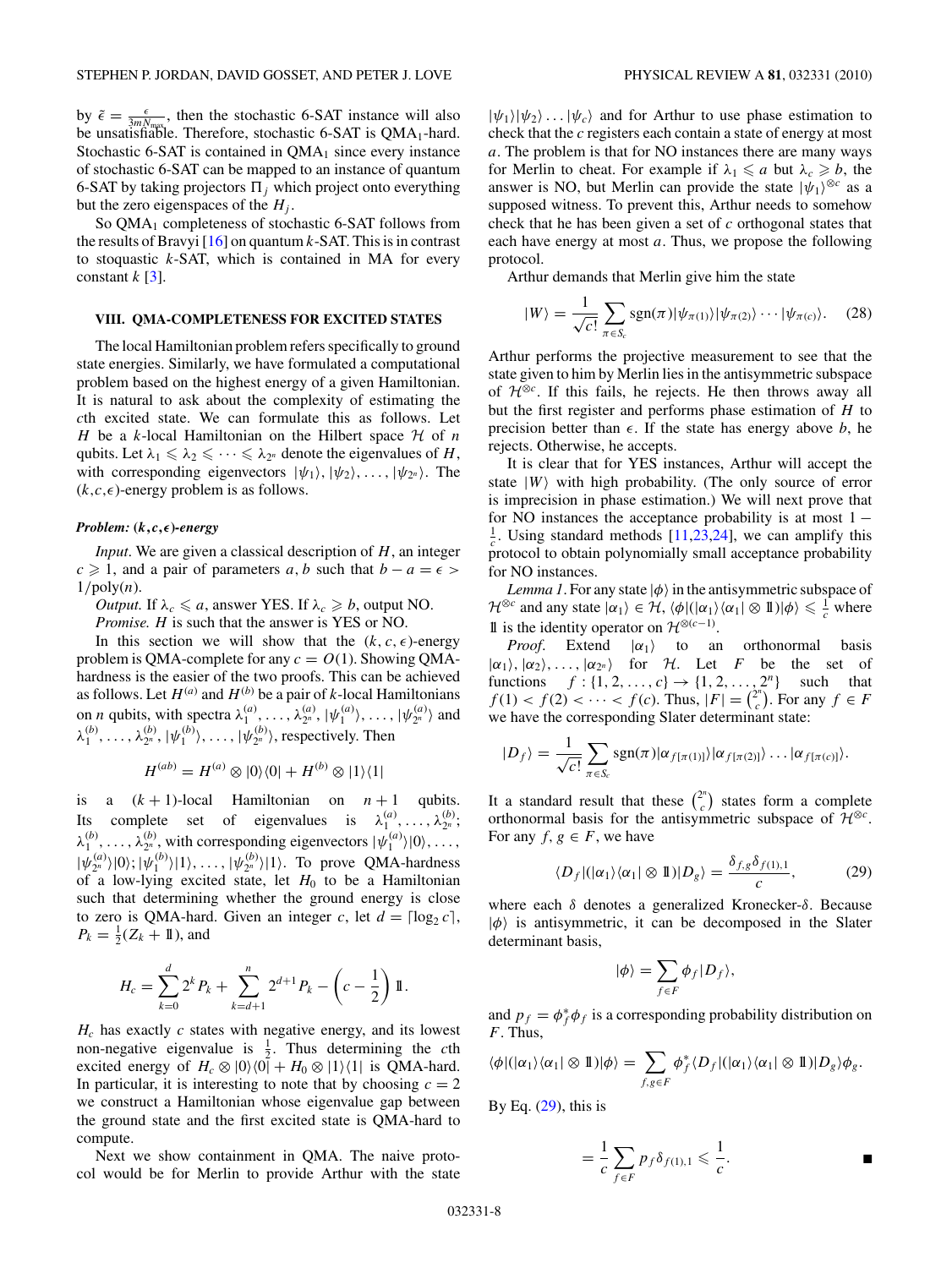<span id="page-9-0"></span>The quantity

$$
p_j(\phi) = \langle \phi | (|\psi_j\rangle \langle \psi_j| \otimes 1) | \phi \rangle
$$

is the probability of obtaining  $|\psi_i\rangle$  if we measure the first register of a state  $|\phi\rangle$  in the eigenbasis of *H*. By Lemma 1,

$$
\sum_{j=1}^{c-1} p_j(\phi) \leq 1 - \frac{1}{c}.
$$

Thus, with probability at least  $\frac{1}{c}$ , such a measurement would yield  $|\psi_j\rangle$ , with  $j>c-1$ . Thus, if  $\lambda_c > b$ , then with probability at least  $\frac{1}{c}$  a measurement of the observable *H* would yield energy of at least *b*. The phase estimation algorithm can in  $poly(1/\epsilon)$  time perform such an energy measurement with an exponentially smaller chance of making an error as large as  $\epsilon$ . Thus, the protocol is sound, which completes the proof that the  $(c, k, \epsilon)$ -energy problem is QMA-complete for constant  $c$ and  $k$  and polynomially small  $\epsilon$ .

#### **IX. DISCUSSION AND CONCLUSIONS**

The results presented in this article have several applications. Although calculating the ground-state energy of stoquastic Hamiltonians appears easier than calculating the groundstate energy of generic Hamiltonians, our results suggest that calculating other eigenstates of stoquastic Hamiltonians remains hard. Because the wave functions of these states have amplitudes which are both positive and negative, the hardness of determining their energy supports the intuition that it is the positivity of the amplitudes which makes the ground-state problem for stoquastic Hamiltonians easier. An extreme distinction between stochastic and stoquastic Hamiltonians arises when the Hamiltonians are also frustration free. Although adiabatic evolution with SFF Hamiltonians is simulable in BPP [3], we have shown that adiabatic evolution in the ground state of a stochastic frustration-free Hamiltonian is universal.

Second, these results may be relevant for the physical implementation of quantum computers. The first proof of universality of adiabatic quantum computation used 5-local interactions [\[25\]](#page-10-0). Since then, the Hamiltonians have been brought into incrementally more physically feasible form by various techniques while retaining universality [\[13,26,27\]](#page-10-0). The universal Hamiltonian  $H_{XZ}$  of [\[17\]](#page-10-0) is one outcome of this chain of reductions. Here we add one more step to this chain, obtaining universal stochastic and stoquastic Hamiltonians which resemble those arising in some systems of superconducting qubits [4]. The constructions given here are at least 3-local, and so would require the use of perturbative gadgets to implement in terms of physical 2-local interactions.

Finally, our results are of interest from a purely complexitytheoretic point of view. Stochastic matrices arise outside the context of quantum mechanics, in Markov chains. Our reduction shows that finding the lowest eigenvalue of a certain class of exponentially large but efficiently describable doubly stochastic matrices is QMA-complete. (These stochastic matrices correspond to Markov chains in which the "update rule" is a probabilistic selection over some set of updates which are local in the tensor product sense.) In general, the problem of finding eigenvalues of stochastic matrices is of interest because the eigenvalue of second-largest magnitude determines the mixing time of the corresponding Markov chain. There exist Markov chains in which the eigenvalue of second-largest magnitude is negative and is the lowest-lying eigenvalue. We hope that the demonstration of a QMA-complete problem arising in a classical setting will help shed further light on the class QMA itself.

#### **ACKNOWLEDGMENTS**

We thank Sergey Bravyi for a helpful discussion. S.J. thanks MIT's Center for Theoretical Physics, RIKEN's Digital Materials Laboratory, and Caltech's Institute for Quantum Information, Franco Nori, Sahel Ashhab, ARO/DTO's QuaCGR program, the US Department of Energy, the Sherman Fairchild Foundation, and the NSF for Grant No. PHY-0803371. D.G. thanks Eddie Farhi, the W. M. Keck Foundation Center for Extreme Quantum Information Theory, and the Natural Sciences and Engineering Research Council of Canada. P.J.L. thanks John Preskill and the Institute of Quantum Information at Caltech for hosting an extended visit, during which part of this work was completed. This research was supported in part by the National Science Foundation under Grant No. PHY05-51164.

- [1] E. Bernstein and U. Vazirani, SIAM J. Comput. **26**, 1411 (1997).
- [2] S. Bravyi, A. J. Bessen, and B. M. Terhal, e-print arXiv:quantph/0611021.
- [3] S. Bravyi and B. Terhal, SIAM J. Comput. **39**, 1462 (2009).
- [4] S. Bravyi, D. DiVincenzo, R. Oliveira, and B. Terhal, Quant. Inf. Comp. **8**, 0361 (2008).
- [5] Y. Liu, M. Christandl, and F. Verstraete, Phys. Rev. Lett. **98**, 110503 (2007).
- [6] N. Schuch and F. Verstraete, Nat. Phys. **5**, 732 (2009).
- [7] M. Sipser, *Introduction to the Theory of Computation* (PWS Publishing, Boston, 1997).
- [8] L. Adleman, in *FOCS '78: Proceedings of the 19th IEEE Symposium on Foundations of Computer Science* (IEEE Computer Society, 1978), pp. 75–83.
- [9] L. Babai, in *STOC '85: Proceedings of the 17th Annual ACM Symposium on Theory of Computing* (ACM, 1985), pp. 421–429.
- [10] D. Aharonov and T. Naveh (2002), e-print arXiv:quantph/0210077v1.
- [11] A. Yu Kitaev, A. H. Shen, and M. N. Vyalyi, *Classical and Quantum Computation* (American Mathematical Society, 2002).
- [12] J. Watrous, in *FOCS '00: Proceedings of the 41st IEEE Symposium on Foundations of Computer Science* (IEEE Computer Society, 2000).